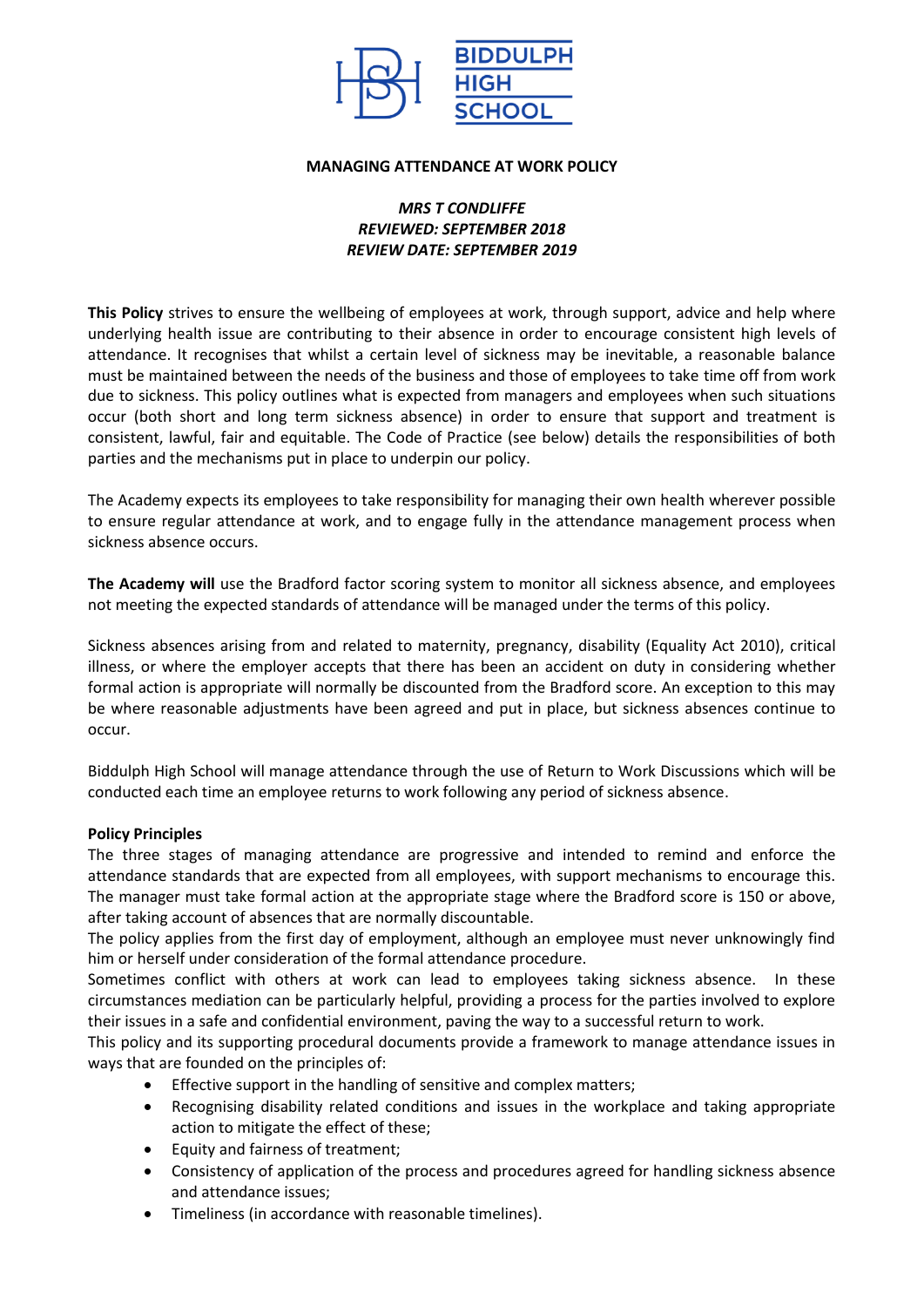1. For more information on how to apply this policy visit the following documents:

- Key Stages of Managing Attendance ( BHS 2018)
- Managing Attendance at Work Forms (BHS 2018)

2. Employees are expected to engage appropriately with this policy insofar as they are affected by it. Abuse or misuse of this policy is unacceptable and may give rise to action under the Academy's formal procedures.

3. Information recorded during this process may on request be disclosed to any party involved in the process (subject to exemptions). When a request for information is received, it would need to be established if the requested information is the requestor's personal data. The request would then be assessed to identify if there are any exemptions from release, for example, would release put another person at harm. Written requests for information will be subject to the Data Protection Act 1998 and the Freedom of Information Act 2000. If you have any concerns regarding what should be disclosed please seek further advice

**This Code of Practice must be read in conjunction with the Managing Attendance at Work Policy. It underpins the process for managing attendance.** 

#### **Contents**

- 1. [Reporting Sick](#page-2-0)
- 2. [Failure to Produce a Fit Note](#page-2-1)
- 3. [Maintaining Contact during the Absence](#page-2-2)
- 4. [Return to Work Discussions](#page-2-3)
- 5. [Disability](#page-2-4)
- 6. [Phased Returns](#page-2-5)
- 7. [Termination of Contract](#page-2-6)
- 8. [Bradford Factor](#page-2-7)
- 9. [Discountable Absences](#page-3-0)
- 10. [Formal Attendance Procedure](#page-3-1)
- 11. [The Right to be accompanied](#page-3-2)
- 12. [Non attendance at Formal Meetings](#page-3-3)
- 13. [The Formal Stages:](#page-3-4)
	- a) [Stage 1](#page-3-5)
	- b) [Stage 2](#page-3-6)
	- c) [Stage 3](#page-3-7)
- 14. [Right of Appeal](#page-4-0)
- 15. [Expired Warnings](#page-4-1)
- 16. Occupational Sick Pay
- 17. Accident Involving a Third Party
- 18. Legislation Framework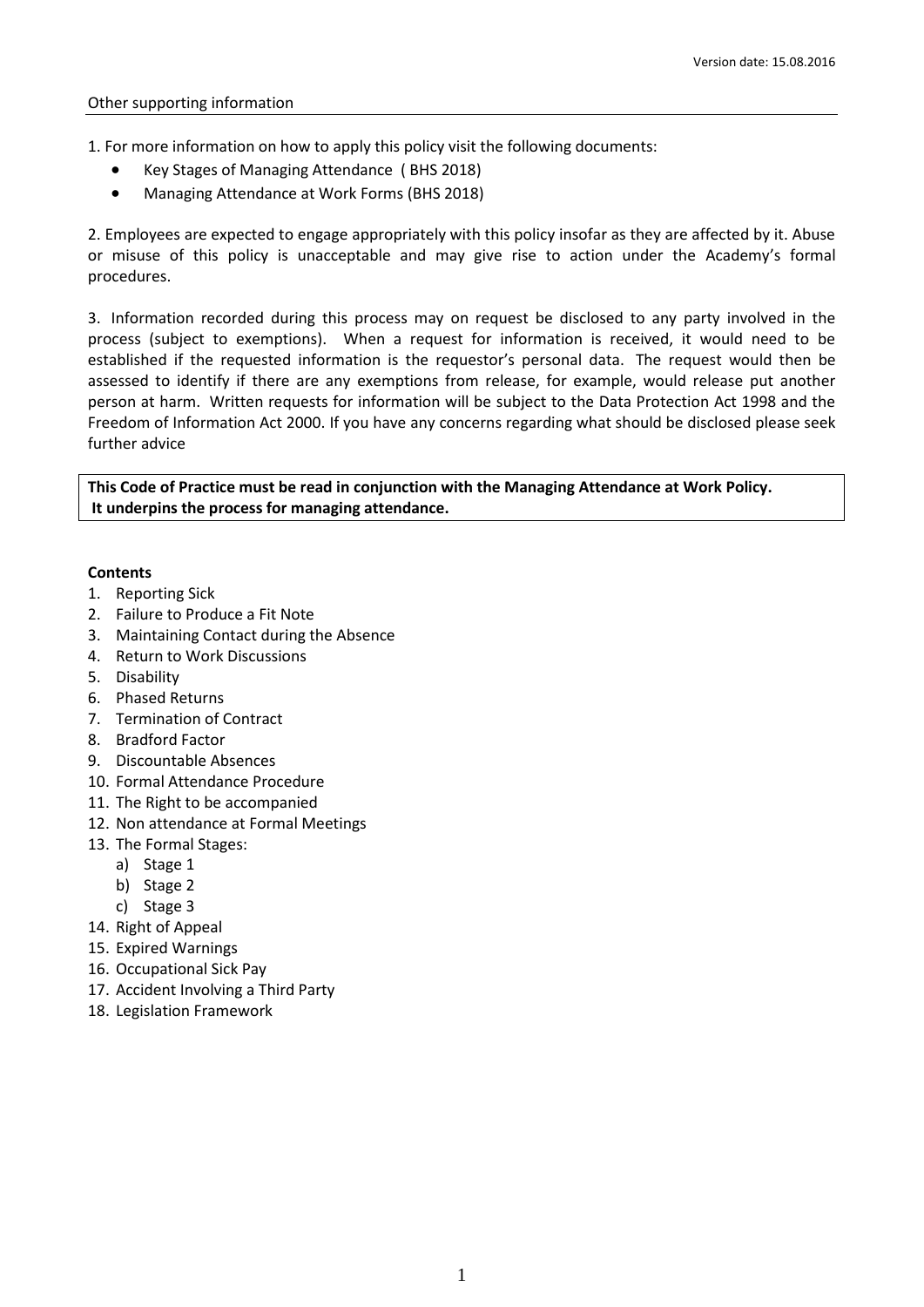## <span id="page-2-0"></span>**1. Reporting Sick**

Employees are required to personally contact their manager (or person appointed by their manager) at the earliest possible opportunity on the first day of absence and ideally at least two hours before they are due or expected to start work.

**On Day 4:** Employee is required to contact their manager to update on their absence.

**On Day 7:** Employee is required to contact their manager again, and produce a Doctor's fit note within 5 working days.

### **From Day 8 onwards the employee is required to:**

- Produce ongoing Doctor's fit notes until they return to work or employment ceases.
- Update their manager at least every two weeks with their progress.
- Engage with Occupational Health and Human Resources regarding referral appointments and absence visits.

### <span id="page-2-1"></span>**2. Failure to Produce a Fit Note**

Failure to produce a fit note within 5 working days of it being due may result (except in exceptional circumstances) in the withdrawal of occupational sick pay from day 13.

### <span id="page-2-2"></span>**3. Maintaining Contact during the Absence**

**Short term absence:** The manager has a duty of care and should take steps to find out why their employee is not well; the nature of their illness and what steps they are taking to deal with it.

**Long term - absences of more than 20 days:** At the point it becomes known that the absence will be of more than 20 days the manager should arrange to meet with the employee and arrange a referral to Occupational Health if one has not already been made.

#### <span id="page-2-3"></span>4. **Return to Work Discussions on Return from Sickness Absence**

The [RTW discussion](http://education.staffordshire.gov.uk/ProceduresAndGuidance/Procedures/HR/absencemanagement/backtowork/return/) enables a manager to identify the cause of the absence and should be carried out as soon as possible, ideally on the day of return and normally within 10 days.

Managers must complete the relevant paperwork and update SAP/ on-line system for schools (or arrange for it to be updated where no direct access) to show that a RTW discussion has taken place, and keep a local record of the discussion taking place. Return to Work discussions must take place following every absence to ensure that an employee will never unknowingly find him or herself under consideration of the formal Attendance Procedure.

#### <span id="page-2-4"></span>**5. Disability**

The implementation of the Equality Act 2010 places certain obligations on employers.

- It is unlawful to discriminate against a disabled person for reasons related to their disability.
- A further obligation is that of reasonable adjustments.

#### <span id="page-2-5"></span>**6. [Phased Returns](http://education.staffordshire.gov.uk/ProceduresAndGuidance/Procedures/HR/absencemanagement/longterm/comingback/) (following long term sickness absence)**

May follow a prolonged period of absence where the employee is not fully fit to resume normal duties.

#### <span id="page-2-6"></span>**7. [Termination of Contract](http://education.staffordshire.gov.uk/ProceduresAndGuidance/Procedures/HR/absencemanagement/longterm/managing/)**

May be appropriate where an employee is unable to fulfil the terms of contract on the grounds of continuing sickness absence.

#### <span id="page-2-7"></span>**8. [The Bradford Factor](http://education.staffordshire.gov.uk/ProceduresAndGuidance/Procedures/HR/absencemanagement/bradford/)**

The Bradford Factor is used to calculate the Bradford Score in a rolling 12 month period, which in turn is used to measure levels of employee sickness absence.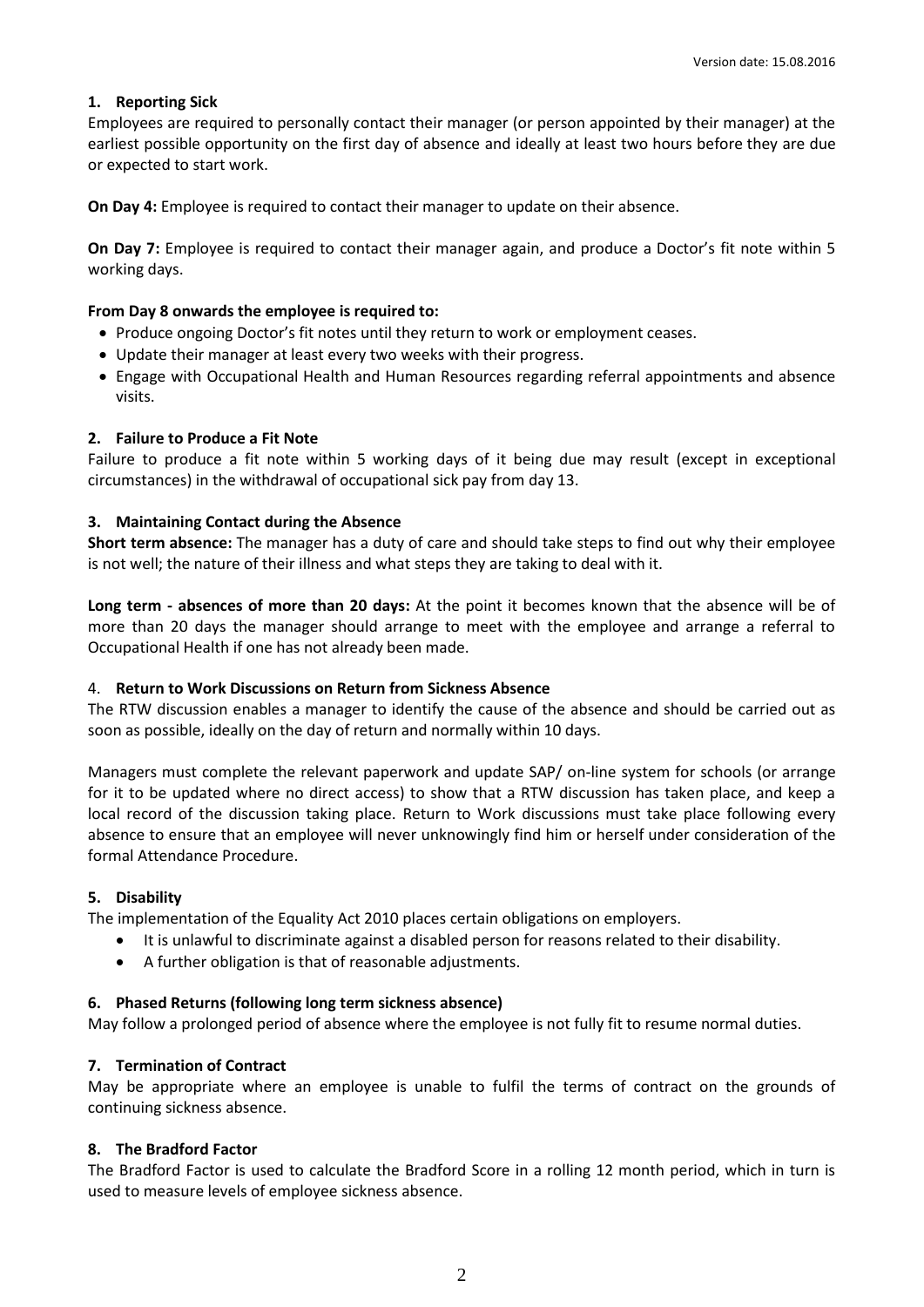### <span id="page-3-0"></span>**9. [Discountable Absences](http://education.staffordshire.gov.uk/ProceduresAndGuidance/Procedures/HR/absencemanagement/bradford/discountable/)**

Sickness related to disability (Equality Act 2010); critical illness; accidents on duty (where the accident has occurred on duty); maternity and pregnancy are normally discounted from the Bradford score when considering formal action.

#### <span id="page-3-1"></span>**10. [Formal Attendance Procedure](http://education.staffordshire.gov.uk/ProceduresAndGuidance/Procedures/HR/absencemanagement/formal/)**

Consists of three formal stages leading up to (and including) consideration of dismissal.

### <span id="page-3-2"></span>**11. The Right to be Accompanied**

Employees have the right to be accompanied by a companion at any meeting that forms part of the formal attendance management procedure. A companion may be a trade union representative, a fellow worker, or an official employed by the trade union.

### <span id="page-3-3"></span>**12. Non Attendance at Formal Meetings**

At any stage of the formal process if an employee declines to attend the meeting or is prevented from attending, the meeting may still proceed in their absence, at the discretion of the person or those conducting the meeting.

The person conducting the meeting may request that the employee be offered a further opportunity no later than two weeks from the original date. If non-attendance is due to sickness the employee must produce a fit note, which clearly states that they cannot physically attend the meeting.

### <span id="page-3-4"></span>**13. The Formal Stages**

**Note**: During any stage of the formal process, where **two same stage** warnings (i.e. two Stage 1's) have been issued within the preceding **two years** the formal procedure may be escalated automatically to the next stage if the sickness absence standards are breached.

#### <span id="page-3-5"></span>**a) Stage 1**

- Bradford Score is at least 150. The manager (usually their line manager) must review their attendance record and consider the actions appropriate at this stage. These considerations must be well documented by the manager and retained on file against the absence record.
- Where formal process is to take place the manager should:
- Arrange a formal meeting with the employee (usually within 14 calendar days of the employee returning to work, but in all circumstances as soon as is reasonably practical).
- Give a minimum of 14 calendar day's notice of the meeting in writing, clearly stating that it is being convened under the formal attendance procedure.
- <span id="page-3-6"></span> Some absences may be disability related and so managers may need to determine these with assistance from HR and/or OHU, and decide if reasonable adjustments are possible for the employee to be able to complete the tasks demanded by the job.

# **b) Stage 2**

- Bradford score of at least 150 points and where two further absences or one absence of 10 days or more, has occurred during the 'life' of the previous Stage 1 warning. In such cases the manager will call the employee to a Stage 2 meeting with a more senior manager.
- A meeting is held to advise the employee that their attendance is unsatisfactory and Stage 2 issued. Should they incur a further two absences, or one absence of 10 days or more they will be facing Stage 3 of the Attendance Procedure at which point their dismissal will be considered.

#### <span id="page-3-7"></span>**c) Stage 3**

• Bradford score is at least 150 points and where two further absences or one absence of 10 days or more, has occurred during the 'life' of the previous Stage 2 warning.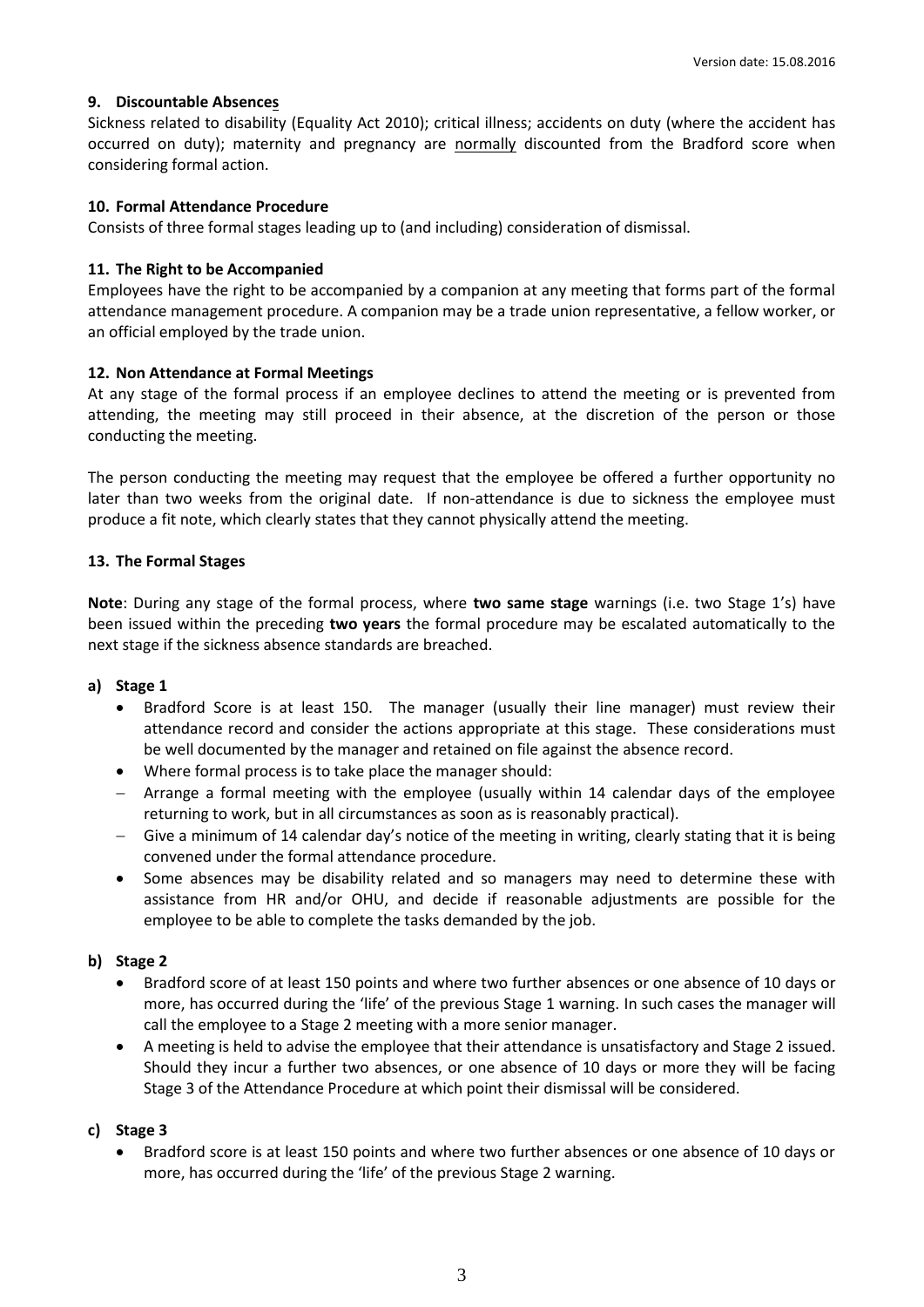- Manager to invite the employee to a formal meeting allowing 14 calendar day's notice of the meeting.
- Where the decision is to dismiss the employee will be advised accordingly in writing and informed of the last day of service, setting out their appeal rights.
- The expiry or otherwise of an employee's payments under the sickness absence scheme will not affect the decision.
- Where a decision is taken not to dismiss at Stage 3 the employee will return to Stage 2 of the procedure, the attendance standards appropriate to that stage will apply, and any other measures and/or reasonable adjustments will be considered.
- Where an employee fails to co-operate with efforts by the manager to establish the true medical position (for example – fails to attend OHU) a decision concerning future employment will be made based on the information currently available.

# <span id="page-4-0"></span>**14. Right of Appeal**

Where their senior manager chooses to issue a formal warning, the employee will have a right of appeal at all stages to a more senior manager (usually within 14 calendar days of the warning being issued, but this may be reasonably extended to provide opportunity for union representation).

### <span id="page-4-1"></span>**15. Expired Attendance Warnings**

- **Stage 1:** A copy of the first stage written warning should be kept on file, but will lapse after 6 months, subject to satisfactory attendance standards being maintained.
- **Stage 2:** A copy of this written warning should be kept on file but will lapse after 9 months, subject to satisfactory attendance standards being maintained.
- **Stage 3:** Where a decision not to dismiss is made, this decision should be documented and retained on file. The employee will then return to their original stage 2 warning and its applicable expiry date.

#### **16. Occupational Sick Pay**

For the purpose of calculating a teacher's entitlement to occupational sick pay during a year, a year is deemed to begin on 1st April and end on 31st March of the following year. The payment of occupational sick pay for all other school based employees is a 12 month rolling programme from the first day of sickness. The entitlement to occupational sick pay is calculated according to the employee's length of service and the number of sickness absence days they have already incurred in the year prior to the current period of sickness (except where the absence is due to an industrial injury – refer to Human resources). In order for these periods to be taken into account, the Manager needs to have received appropriate certification. The current occupational sick payments are: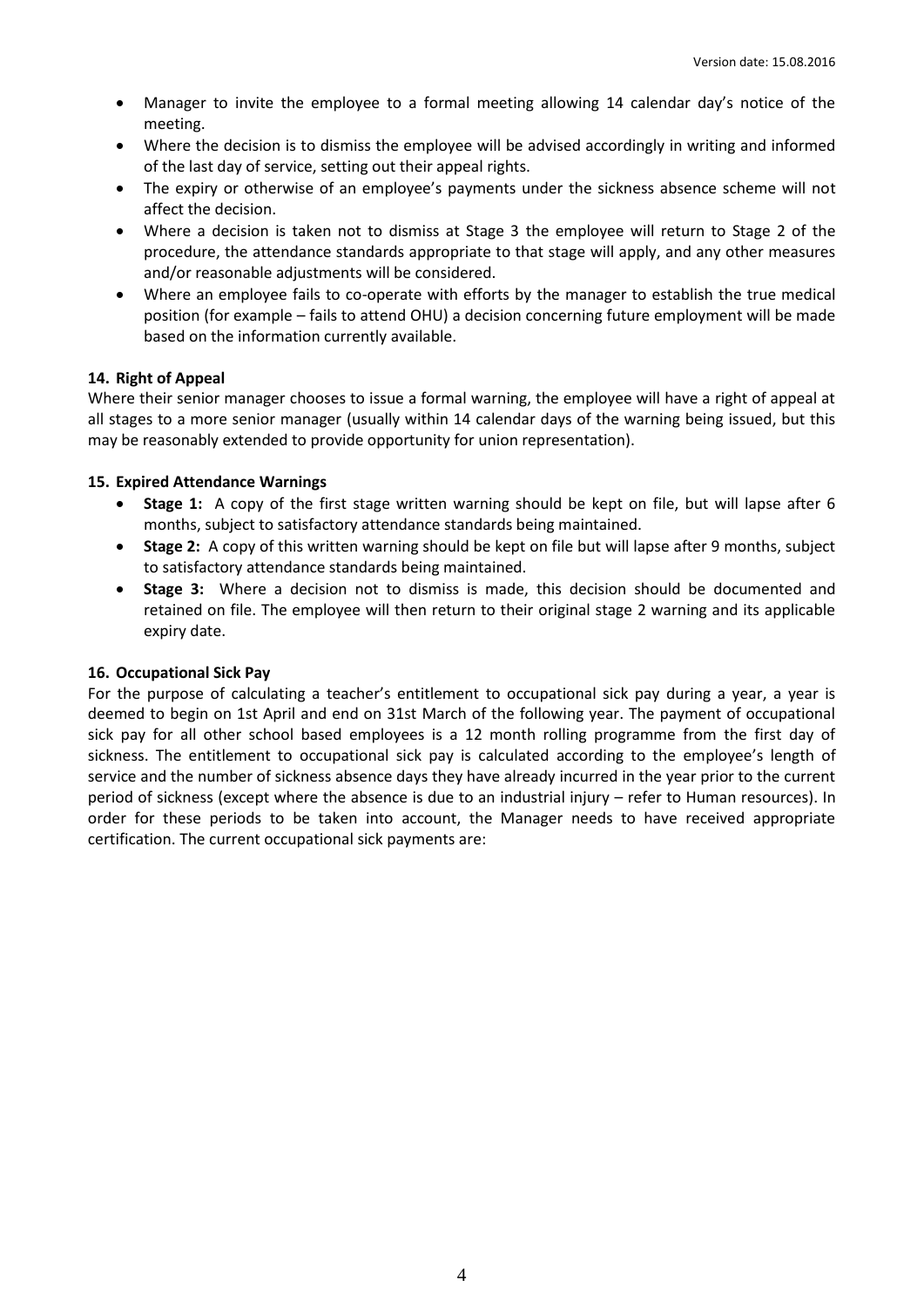| <b>Years Service</b>     | <b>Teaching: JNC Burgundy Book</b>                                                 | Non-Teaching: NJC - Green Book, Craft<br>workers - Red Book, Soulbury - Blue Book,<br>Youth Workers - Pink Book |
|--------------------------|------------------------------------------------------------------------------------|-----------------------------------------------------------------------------------------------------------------|
| During first year        | 25 working days full and after four<br>calendar months 50 working days half<br>pay | One month full and after four months two<br>months half pay                                                     |
| Second year              | 50 working days full and 50 working<br>days half pay                               | Two months full full/two months half pay                                                                        |
| Third year               | 75 working days full and 75 working<br>days half pay                               | Four months full/Four months half pay                                                                           |
| Fourth and Fifth<br>year | 100<br>100 working days full pay and<br>working days half pay                      | Five months full/ five months half pay                                                                          |
| Sixth year<br>onwards    |                                                                                    | Six months full/six months half pay                                                                             |

**NB.** For Teachers 'working days' means teaching and non-teaching days within 'directed time' as specified in the School Teachers' Pay and Conditions Document 2011.

The facility to extend sick pay can be considered only in one of the 4 conditions described below:

- I. Where current medical advice suggests that a return to work is imminent (i.e. within a matter of days), in which case sick pay may be extended subject to regular review.
- II. Where alternative work is at an advanced stage of being arranged and there is a reasonable expectation of a return to work in the next few days, in which case sick pay may be extended subject to regular review.
- III. Where the a Occupational Health Unit provides formal notice that an employee is terminally ill, in which case Human Resources will if it is felt to be helpful, extend for the full period at the outset (subject to length of service etc.) i.e.
	- **a. 20 plus years service = 100% of normal full pay entitlement**
	- **b. 15-20 years service = 75%**
	- **c. 10-15 years service = 50%**
- IV. Where the directors make a decision to extend sick pay.

# **17. Accidents Involving a Third Party**

Employees are entitled to receive sick pay (in accordance with their usual terms and conditions of employment) where a period of sickness absence occurs following an accident. However, in circumstances where the accident involves a third party the employee is required to complete an indemnity form. If the employee is successful in a claim for damages against the third party, this form will enable the Academy to recover their incurred costs, i.e. any sickness absence payments made.

The employee is responsible for completing an indemnity form, but managers are asked to remind the employee of this requirement where such circumstances become apparent. Shared Service Centre should be consulted regarding recovery of sick pay.

#### **18. Legislation Framework**

**The Equality Act 2010:** protects employees from unfavourable treatment related to a disability. Where there is a disability the employer will be under a duty to make reasonable adjustments to the employee's working arrangements in order to help reduce the disadvantage which the employee would otherwise experience.

**Health and Safety at Work Act (HSWA) 1974:** This describes the employer's responsibility under the Health and Safety at Work Act to protect employees in the workplace where they have become more vulnerable to risk because of illness, injury or disability.